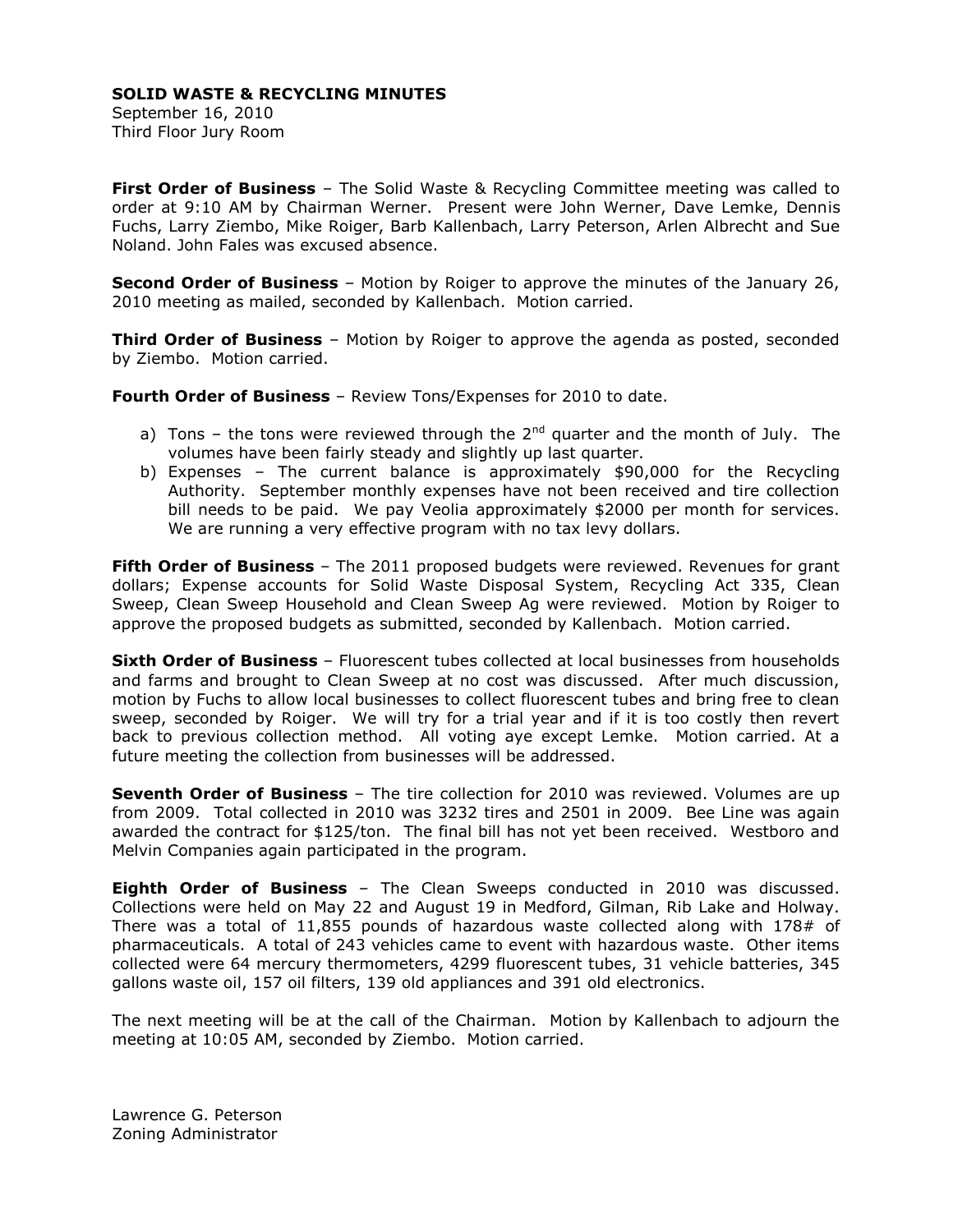## **SOLID WASTE & RECYCLING MINUTES**

January 26, 2010 County Board Room

**First Order of Business** – The Solid Waste & Recycling Committee meeting was called to order at 10:30 AM by Chairman Werner. Present were John Werner, George Southworth, Dennis Fuchs, Larry Ziembo, Mike Roiger, Barb Kallenbach, Larry Peterson, and Sue Noland/Mary Wagenknecht. John Fales and Arlen Albrecht were excused.

**Second Order of Business** – Motion by Fuchs to approve the minutes of the September 8, 2009 meeting as mailed, seconded by Ziembo. Motion carried.

**Third Order of Business** – Motion by Roiger to approve the agenda as mailed, seconded by Ziembo. Motion carried.

**Fourth Order of Business** – Review Tons/Expenses for 2009 to date.

- a) Expenses The expense report was reviewed. One item the Recycling Authority approved was to allow each site \$1500 for site improvements for recycling functions. This was approved due to excess funds. Overall the Recycling Authority is doing well financially.
- b) Tons the tons were not conclusive as the December weights have not been received from Veolia. Volumes have been down the last couple of months.

**Fifth Order of Business** – Single stream recycling vs. current dual stream system was discussed. Currently we sort recyclables into 2 sorts – dual stream. There has been talk by Veolia about going to a single stream. A single sort would be a lot easier; but more product goes into landfill and is very expensive. The Recycling Authority would have to approve this change if pursued.

**Sixth Order of Business** – Administrator Peterson discussed Agricultural plastic for recycling. Genesis Recycling out of Minnesota will take but it will be costly. RA monies would be used for collecting. Research needs to be done on getting farmers to bring in the product, equipment costs and cleanliness of the plastic. Also, equipment purchases (baler) may be necessary for the operation.

**Seventh Order of Business** – Tire Collection for 2009 was reviewed. Volume is down from 2008. Bee Line took the tires this year. RA paid difference of \$1230.50. Per tire cost at our charge fee does not cover the total cost of tire removal. Westboro participates at the standard rate and pays for advertising. Francis Melvin also participates and pays by the ton.

## **Eighth Order of Business** – Clean Sweep was discussed.

- a) Clean Sweeps conducted on August 15 in Medford and Gilman and on September 17 in Westboro and Roosevelt/Lublin were reviewed. The program was very successful again this year. The program has money appropriated in the County Budget for 2010 Clean Sweep in the Household and Ag Clean Sweep accounts.
- b) NWRPC bill for 2010 Clean Sweep was reviewed. NWRPC runs the Clean Sweep program for ten Counties in the Northwest. They provide trained personnel, trucks and they handle, store and move materials. Motion by Roiger, second by Ziembo, to approve payment of \$9189 NWRPC bill. Motion carried.
- c) Administrator reviewed the new legislation on electronic recycling. It will need to be handled differently than at previous Clean Sweeps. Taylor County is registered as a collector and would contract with a recycler for disposal. Research will need to be done on costs and charges to be applied per units.

The next meeting will be at the call of the Chairman. Motion by Southworth to adjourn the